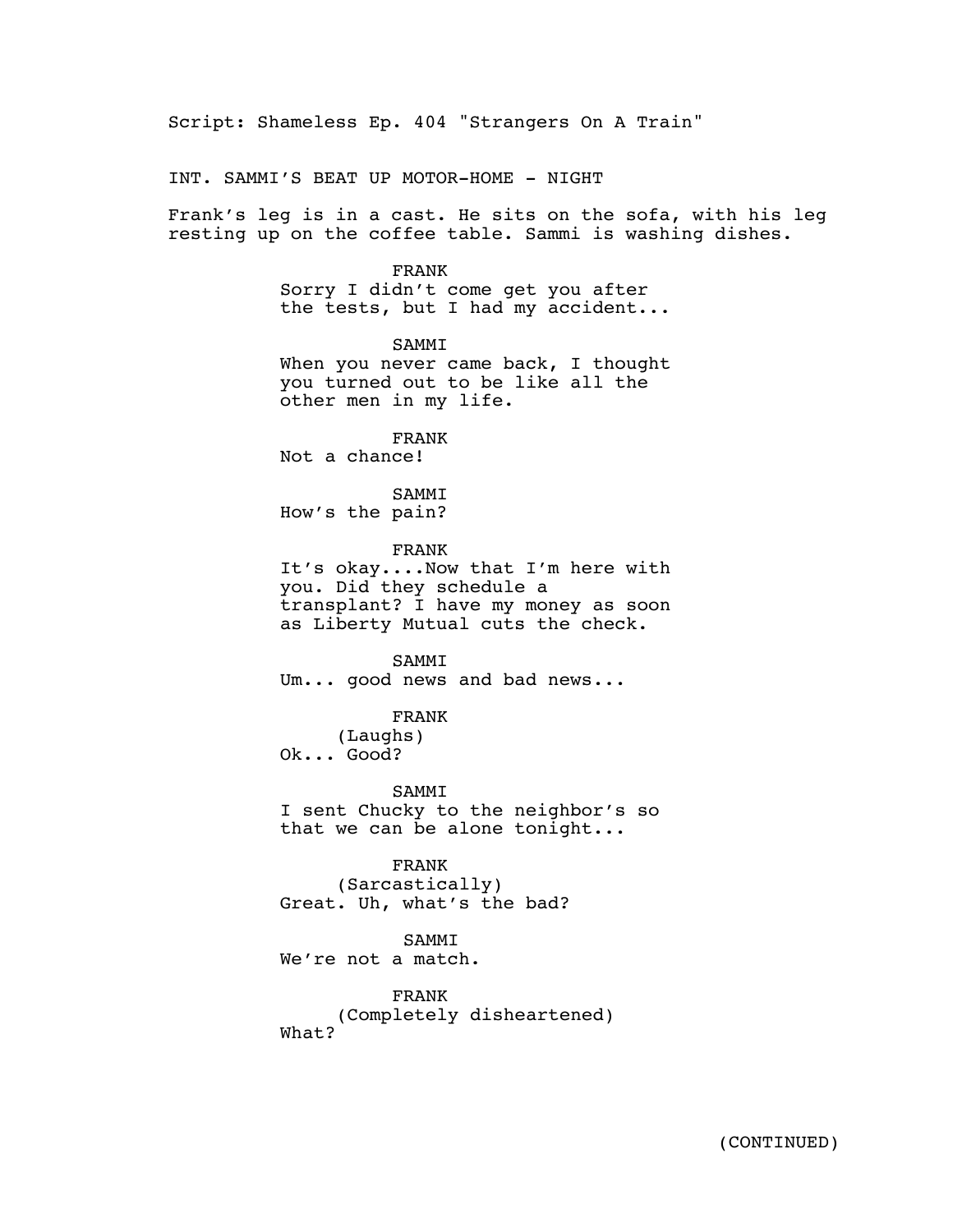SAMMI

The transplant lady said that my white blood cells attacked yours.

FRANK (Exasperated) Why the fuck did they do that?!

#### SAMMI

Oh I... I don't know... I'm so sorry...

FRANK Sorry? What the hell good does that do me? I need a liver not a goddamn apology!

SAMMI

Frank...

FRANK Do you know what I've been through? I shattered my leg in six places! I... I stopped drinking!

SAMMI

I know you're disappointed--

# FRANK

(Interrupting her in a rant) Just one small piece of liver. That's all I need. But, no! Thank you, God! Thank you for the Cosmic Fuck You! Even my own daughter isn't a match!

SAMMI

Uh, umm... What?

## FRANK

(Continuing on with his rant) Is there anything else you want to throw at me? How bout a flesh eating virus? You wanna toss that in?

SAMMI What did you say?

FRANK

What?

 $\mathcal{A}_{\mathcal{A}}$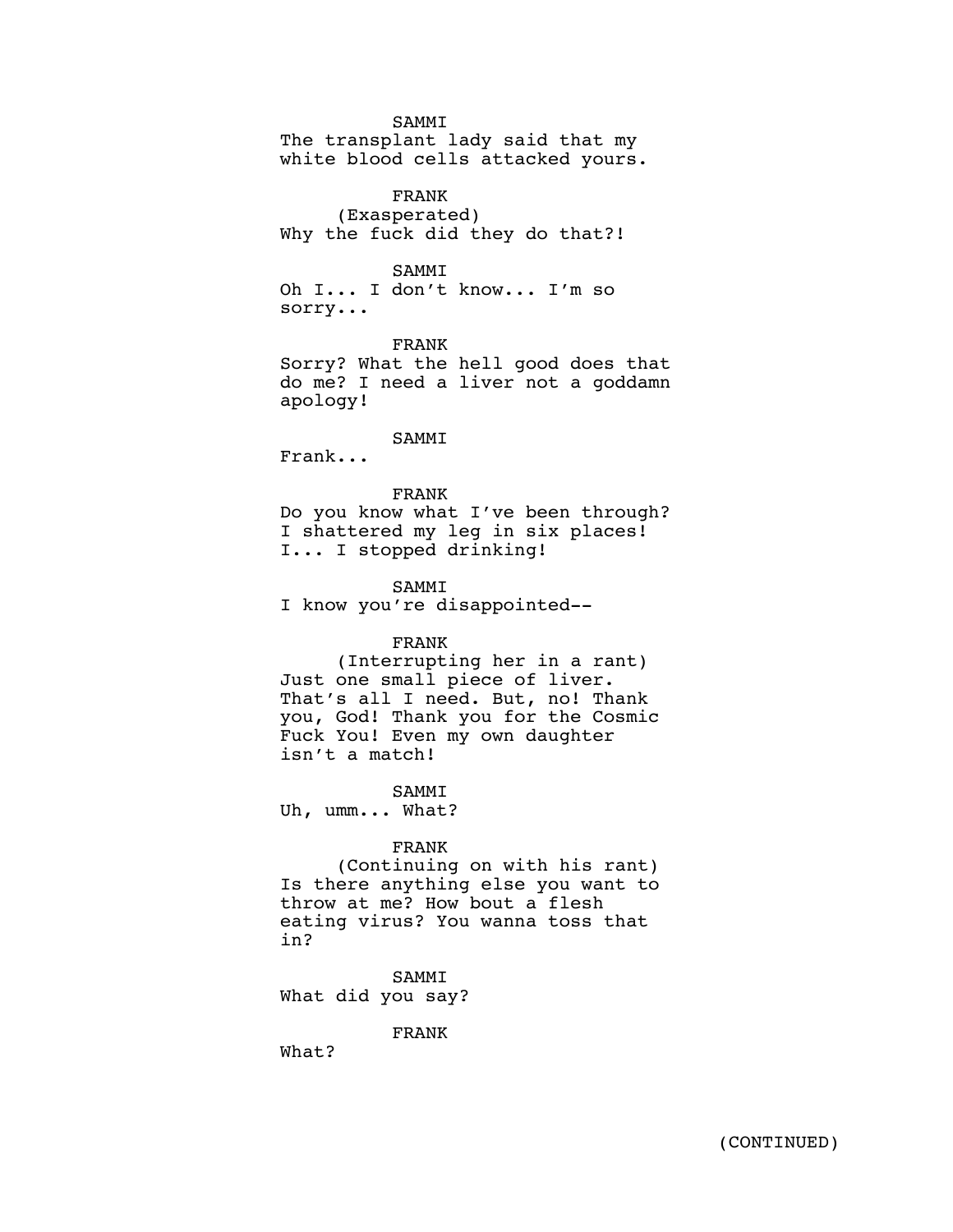SAMMI Your.... Daughter?

FRANK I didn't say that.

SAMMI YES. You did.

FRANK Nah... Oh, fuck it! What's the use?

SAMMI (Exhales with disgust) Huh!

# FRANK

Hate me now, hate me later. You all hate me eventually! And, for what? What did I ever do to you?

SAMMI

You're my dad? I almost put you in my mouth!

FRANK I...I... didn't ask you to do that...

SAMMI You dry humped my thigh for half an hour yesterday!

FRANK

Dry humping is not incest...

Sammi throws open the trailer door, grabs his coat and throws it at him.

SAMMI

Get out!

FRANK What are you yelling about, I'm the one not getting a liver.

SAMMI (Screams) GET! OUT!

FRANK Jesus God Almighty.